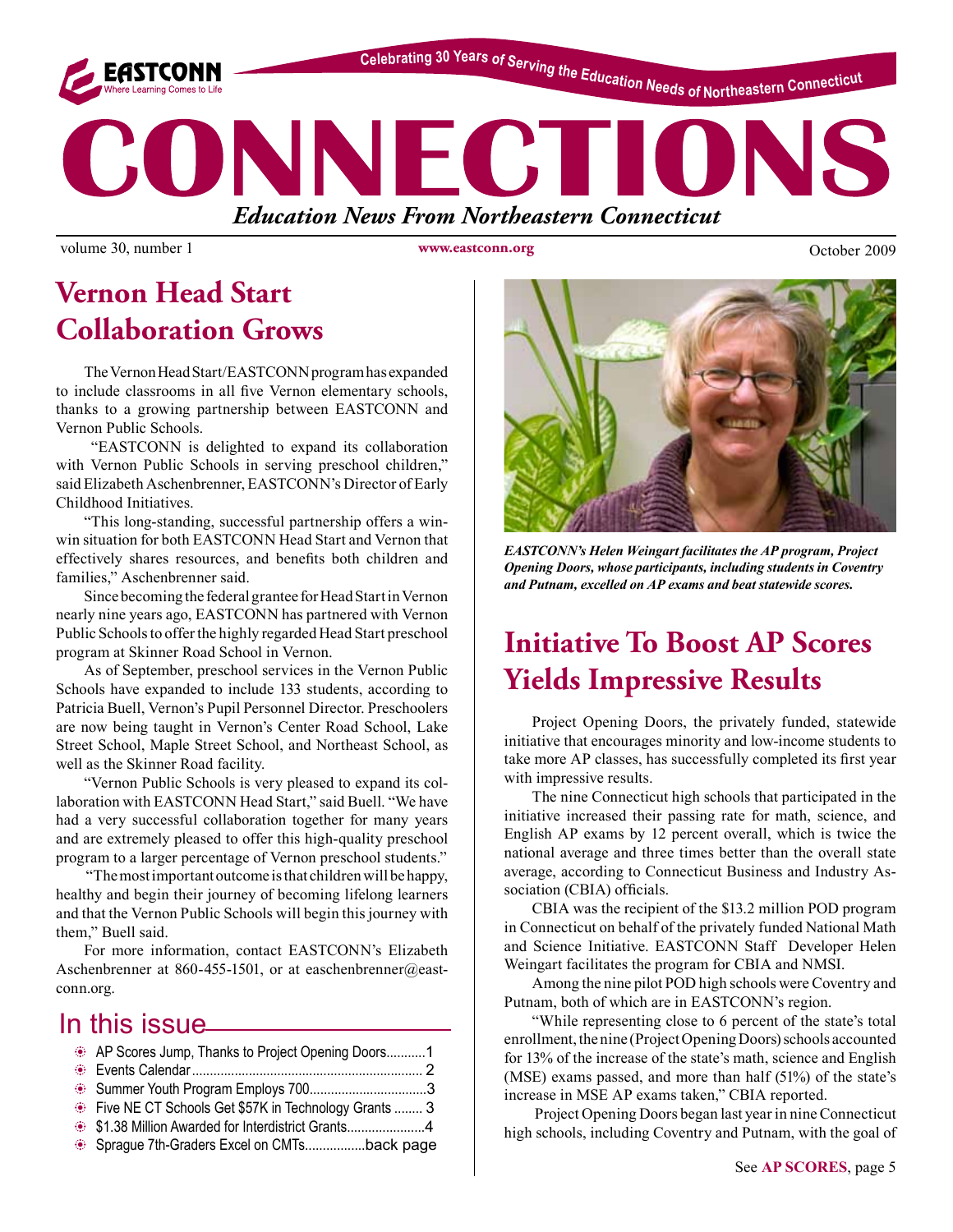# **Calendar of EASTCONN Workshops & Events**

#### **OCTOBER 2009**

- 22....Grant Development Council
- 26....PreK-8 Principals' Consortium
- 28....Science Council

#### **NOVEMBER 2009**

- 5....Building Bridges Using Science and Teamwork
- 5....SRBI Council
- 5....InspireData: Data Analysis for Grades 4-8
- 5....Math Council
- 7....PreK-8 Principals' Consortium
- 9....Data Teams
- 10....Differentiating Instruction: Middle School and High School Science
- 12....Learning Through Internships
- 13....Assistive Technologies Council
- 13....Principals' Network
- 13....Reading and Writing Across the Curriculum in Middle/ High School
- 16....CMT Reading: Teaching Main Idea and Summary of the A Strand
- 16....Intel Teach Leadership Forum
- 16....It's More Than Just the Activity
- 16....Making Sense of Social Studies Text
- 17....English Language Learner Leadership Academy Series
- 17....Regional Staff Development Council
- 18....Create Modifed Materials with Cricksoft Products
- 18....Using Adventure Education in Professional Development **Trainings**

#### **DECEMBER 2009**

- 1....Differentiating Instruction
- 2....Empowering Writers: Kindergarten-Grade 1 Writing
- 3....Empowering Writers: Narrative Writing
- 3....Literacy for Little Ones
- 3....STC Human Body Systems meets EASTCONN Adventure
- 3....Technology Council
- 4....Implementing Your School Improvement Plan
- 4....Literacy 2.0: The Potential of Podcasting
- 7....Math Council
- 8....Building Science Process Skills
- 9 ...Empowering Writers: Expository Writing
- 9....Improving School Climate Using Adventure Education
- 10 ....Principals' Network
- 11.....EASTCONN Reading Comprehension Assessment Consortium
- 11 ....Related Services Council: ASHA Revisited
- 11 ....STC Presents Gems Space Systems Sequence
- 14....CMT Reading: Teaching to the D Strand of the CMT
- 16....Literacy 2.0: Digital Storytelling
- 17....Strategies for Cultivating Respect for Diversity in Preschool and Kindergarten Classrooms

*Please reserve seats early. EASTCONN workshops are subject to change. Register online for any of the above workshops at www. eastconn.org. Click on "Registration."*

### **ACT Scholarship 5K Run**

**To bene!t ACT arts magnet high school students**

### *Saturday, Oct. 24, 10 a.m.*

 Walk or Run Register day of race 9 a.m.-10 a.m. \$18 per person USATF-Approved Course Start: Capitol Theater, 896 Main St., Willimantic Call 860-465-5636, ext. 2, for info. Or, register online at 5krace@yahoo.com

### **ACT Students Present** *Guys & Dolls*

**Dec. 3,4,5 at 7:30 p.m. & Dec. 6 at 2 p.m. \$10 adults, \$8 students/children Call the Box Offce, 860-465-5636 Capitol Theater, 896 Main St., Willimantic**



*During a recent rehearsal, ACT's Guys & Dolls cast were a blur!* 

# **Dec. 17 - 6:30 p.m. ACT Open House for Prospective Students**

### **2010-2011**

For Prospective Students and Their Parents/Guardians! ACT is located in the Capitol Theater, 896 Main St., downtown Willimantic (across from the Post Office) Free Parking

**Call 860-465-5636, ext. 2, for more info.**

#### $\circledast$   $\circledast$

#### **EASTCONN** *Connections*

Writer/Editor: Teddie Sleight ~ tsleight@eastconn.org Assistant: Cindy Laurendeau ~ [claurendeau@eastconn.org](mailto:claurendeau@eastconn.org)

**[Communications Department](%20mailto:connections@eastconn.org)** [Dotty Budnick](mailto:dbudnick@eastconn.org), Director ~ dbudnick@eastconn.org

#### **EASTCONN Administration** Paula M. Colen, Executive Director

**EASTCONN**, 376 Hartford Turnpike, Hampton, CT 06247

860-455-0707 FAX: 860-455-0691

2

- 
-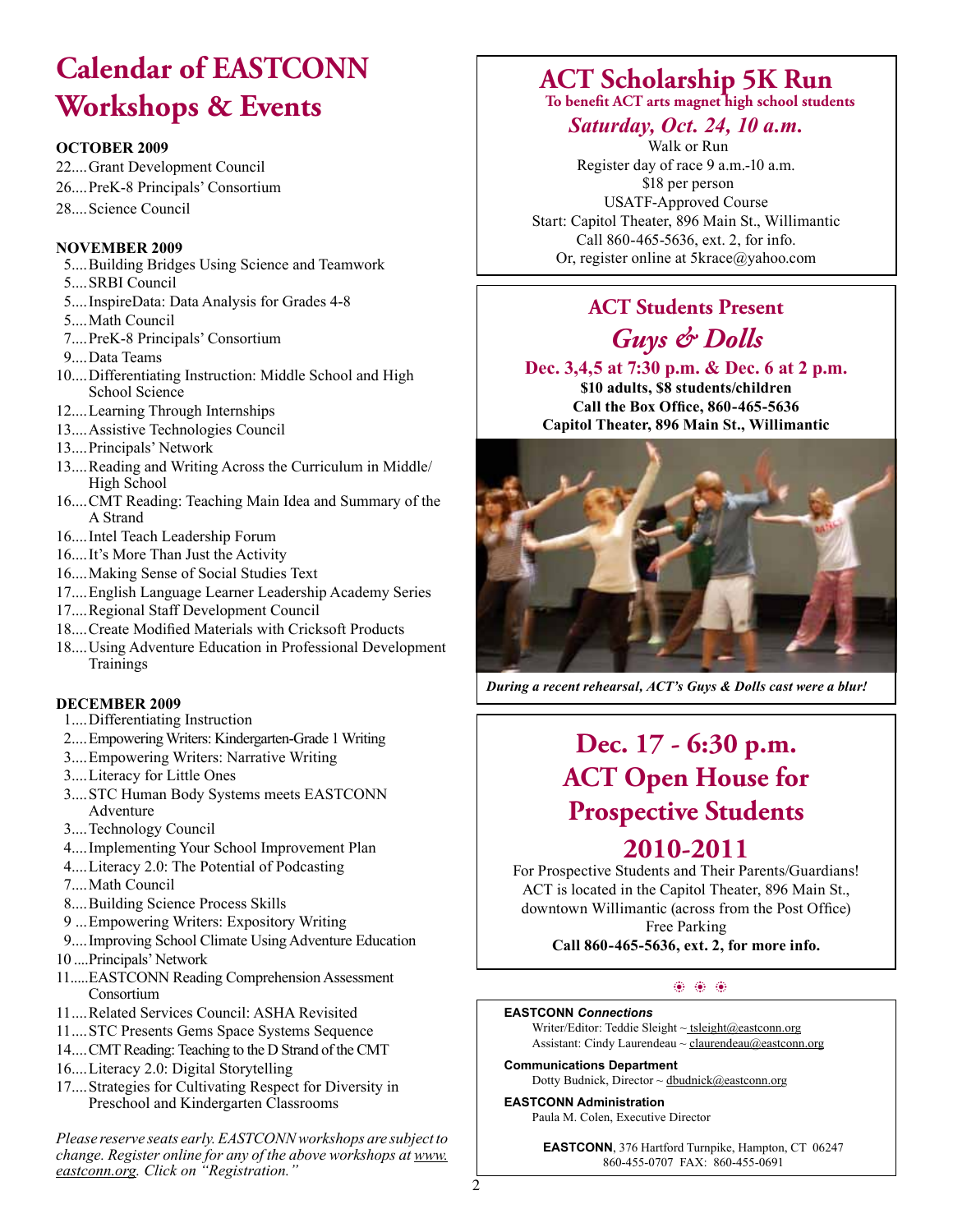

*U.S. Congressman Joe Courtney (in white hat), visited with Summer Youth Program workers at Goodwin State Park, Hampton.* 

# **700 Youths Employed By Summer Youth Program**

From New London to Thompson, federal stimulus funds employed about 700 eastern Connecticut youths this summer, successfully introducing them to internships in libraries, schools, hospitals, Head Start sites, gardens, state parks, camps, town halls and area businesses.

"The stimulus-funded Summer Youth Program in eastern Connecticut was a huge success," said EASTCONN's Nancy Vitale, who managed the 41-town initiative for partners across the region. "No question about it."

U. S. Congressman Joe Courtney, D-2nd District, visited Summer Youth Program workers, ages 18-24, to see what they'd accomplished at James L. Goodwin State Park in Hampton.

"It is important to make sure we demonstrate to the American public that we can successfully make public investments in programs like this one and have them work," Courtney said.

"Now I know a lot more about building bridges [across streams on park pathways]," said one youth from Willimantic.

The Eastern Connecticut Workforce Investment Board (EWIB), which oversees public investments in employment and training strategies throughout a 41-town region, awarded EASTCONN more than \$1 million in federal stimulus money late last spring to coordinate the Summer Youth Program. EASTCONN partnered with the Thames Valley Council for Community Action (TVCCA), the New London Office of Youth Affairs, the Norwich Youth and Family Services, the Department of Environmental Conservation (DEP) and the Windham Region Council of Governments (WINCOG), among other agencies.

From about 1,100 applicants, ages 14-24, nearly 700 young people were placed in internships according to their career interests, according to Vitale. Students had to meet rigorous age, income, employability and residency requirements.

Gina Lopez, 16, of Plainfeld High School, worked in Putnam's Day Kimball Hospital for the Summer Youth Program.

"It was very, very good experience," said Lopez. "It was one of the best summers I've ever spent. Now I know that I'm going to go to college for nursing."

To learn more, contact Nancy Vitale at 860-455-1568, or at nvitale@eastconn.org.

## **Five Northeastern CT Schools Win \$57K Technology Grants**

The Connecticut State Department of Education has awarded four \$57,000 technology writing-improvement grants to fve northeastern Connecticut schools, including Brooklyn, Eastford, Sterling, Union and Windham. Because they applied jointly, Eastford and Union will share their grant.

Only eight Computer-Assisted Writing Program Grants were awarded statewide. Eastford and Union will share their technology grant; they applied jointly.

The technology grants are intended to help middle schools improve student writing results, obtain laptops and carts for classrooms, promote the use of online writing tools and enhance teacher professional development.

"We're elated!" said Glenn Lessig, the Technology Coordinator for The Brooklyn School.

"With budgets the way they are, there would be no way we could ever get 27 laptops, the wireless connection, carts, MyAccess! software and the professional development that this grant will provide," he said, adding that Brooklyn will use its grant to improve writing skills in the sixth-grade.

 "One of the things that's kind of exciting is that getting these [27] laptops for the sixth-grade loosens up the availability of our computer equipment for the rest of the school. Everyone will feel some beneft," Lessig said.

*"Our teachers are really excited. I think this will help put the power and control in kids' hands, to help move them toward being better writers." – Principal Vincent Agostine, Sterling School*

Lessig described his grant-writing experience with EAST-CONN as "excellent."

 "It was great. We've worked closely with EASTCONN for a number of years, very closely in fact," said Lessig. "They're fantastic."

"I'm so delighted," said Sterling School Principal Vince Agostine about winning the grant. Sterling will use the money to improve writing skills among 7th- and 8th-graders. They will purchase about 25 laptops, a cart, wireless connection, MyAccess! software, and professional development, Agostine said.

"I couldn't wait to tell everyone the news," Agostine said, enthusiastically. "I even put it in this weeks' newsletter [to the community and parents]. Our teachers are really excited. I think this will help put the power and control in kids' hands to help move them toward being better writers."

"Maureen Crowley played a big role in our getting this grant," he continued. "She was great. And Jim Huggins played a big part in this process, too. The three of us got together and it was just one of the most productive days. They just provided a wealth of ideas."

[Editor's Note: Maureen Crowley is EASTCONN's Director of Planning and Development, while Jim Huggins is EAST-CONN's Director of Teaching, Learning and Technology.]

Reach Crowley at 860-455-1513 or at mcrowley@eastconn. org; or Huggins at 860-455-1525, or jhuggins@eastconn.org.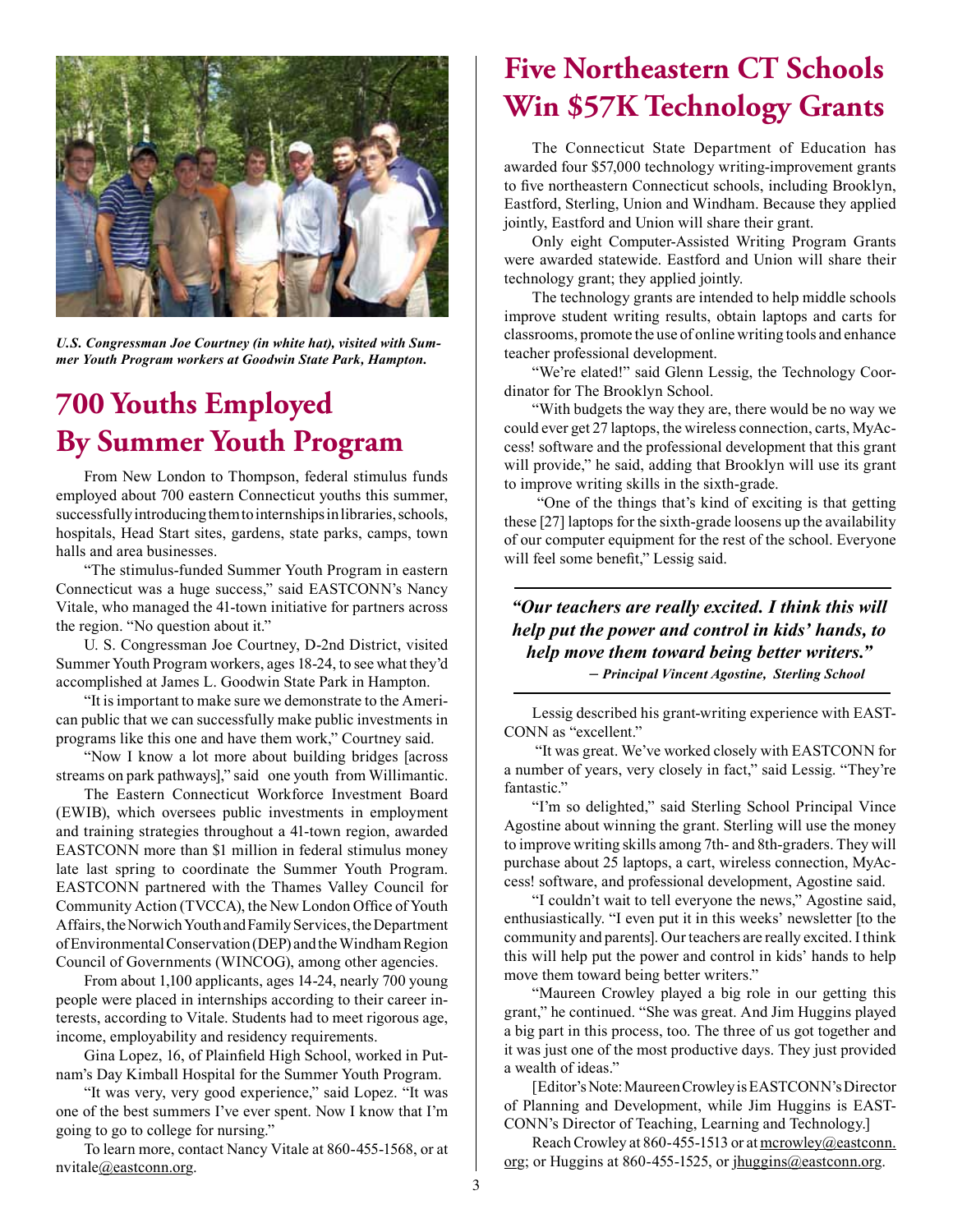# **EASTCONN Districts Win \$1.38 Million in Interdistrict Grants**

In collaboration with its local school districts, EASTCONN has won \$1.38 million in Interdistrict Grant funding in Connecticut's 2009-2011 grant cycle.

Nineteen Interdistrict Grants were funded, serving grades 2 to 12. Over the last two years, EASTCONN Interdistricts have served more than 5,500 students from 32 partner towns in northeastern Connecticut.

Every Interdistrict Grant program is designed to boost academic achievement and increase students' understanding and appreciation of diversity. EASTCONN's 2009-2011 Interdistrict Grant programs for northeastern Connecticut districts include:

**Academy of International Arts & Sciences**, grades 3-10: Social studies, math and science are the focus for students during February and April school vacations and throughout the summer.

**Arts in the Afternoon**, grades 2-6: Through the visual and performing arts, academic skills are reinforced during February and April school vacations and throughout the summer.

**Creating Community Builders**, grades 5-6: Teams of students integrate art, science and technology in the service of others through community projects that they create and execute.

**Faces of Culture**, grades 8-12: Viewed through the lenses of several different historical periods, this study of culture culminates in student art projects and performances.

**Farming the Land and Sea**, grades 2-4: What external factors infuence cultural food choices and human interactions with their environment? Students learn to appreciate similarities between different cultures as they explore the food cycle, from growth and production practices, to the meals on their tables.

**• Forensics 101**, grades 9-12: Students explore crime scene forensics and intriguingly complex, real-life problems that can only be solved using forensic science.



*Students examine an animal skull and take notes during a workshop for Forensics 101, a very popular Interdistrict Grant program.*

**Imagination Connection**, grade 2: Using literacy as a foundation, students read multicultural stories and poems as they work with professional writers to create a collaborative story, books of poetry or a poetry podcast.

**Example Lands: Stewardship and Conservation in NE Connecticut**, grades 5-8: Through a partnership with Joshua's Tract Conservation and Historic Trust, this exploration of open spaces, forests and wetlands teaches students about the critical protection of historic lands and biodiversity in NE Connecticut.

n **Legacy Explorations**, grades 3-12: Students study human rights heroes/heroines and work with both original documents and artwork to better understand humanity's ongoing struggle for social justice, human rights and freedom.

**MAPPS**, grade 3: Using map-making and orienteering, students explore the concepts of place, belonging, and community in both a local and global sense. Students collaborate on the Web with students from area schools and around the world.

**Minds in Motion**, grades 6-8: Students boost their problem-solving skills, content knowledge, creativity and teamwork as they learn how scientists investigate and explain physical phenomena.

**Mosaic**, grades 7-12: This leadership training program focuses on student teambuilding and community engagement as students grapple with real-world, servicelearning projects.

n **New Images**: **Connecticut Youth Learn Together**, grades 9-12: Students explore digital photography and creative writing, sharing their own views of the world in a fnal exhibition.

n **Skills for Success**, grades 9-12: Students develop project-planning and management skills, in addition to technical writing and reading competence, as they work to master the expertise necessary to succeed in the workplace and post-secondary settings.

n **Successful Journeys**, grade 9: To navigate that difficult transition from middle school to high school, students work together in integrated teams on effective social, study and planning skills

**The 4th R: Robotics**, grades 5-8: Students tackle complex engineering problems, using LEGO construction challenges, while building their problem-solving, critical-thinking, math and technology skills. Final products are displayed at the annual EASTCONN Robotics Challenge.



*Young engineers-in-the-making concentrate on their Lego robot during activities for The 4th R: Robotics.* 

**O UConn Mentor Connection**, grades 11 & 12: Obtained in partnership with the University of Connecticut, this summer grant program immerses talented juniors and seniors in a three-week residential experience that offers them hands-on learning opportunities and real-world research projects under the direction of university mentors.

**Water, Wildlife, People**, grades 4-6: Students focus on ecosystems and man's impact on water resources and wildlife habitats as they explore the concept of diversity through the study of natural environments - from local aquatic, fresh-water streams to the estuaries of eastern Long Island Sound.

**Waves of History**, grades 9-12: Working with local writers and historians to select literature and primary-source materials, students explore cultural change, revealing the different voices, backgrounds and experiences of Connecticut's immigrants.

For more information about EAST-CONN's 2009-2011 Interdistrict Grant programs, contact Nancy Vitale, at 860- 455-1568 or nvitale@eastconn.org.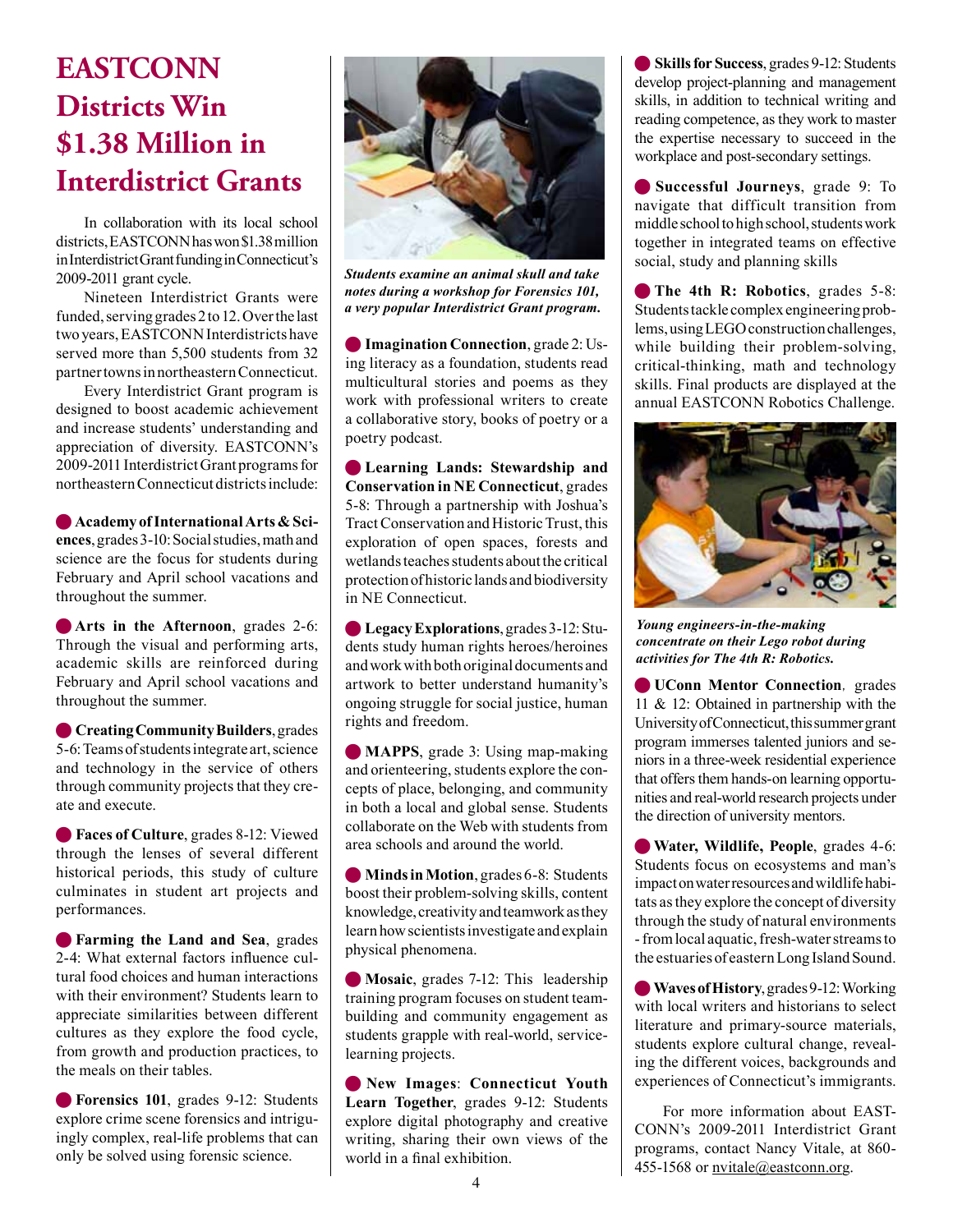#### **AP SCORES, continued from page 1**

increasing not only the number of AP courses in each school, but also the number of low-income and minority students successfully passing AP exams.



"This project truly opened doors for students who in the past did not have access to this level of rigor and preparation for college," said EAST-CONN's Weingart.

Connecticut National Math & Science Initiative

 Weingart worked closely with the POD grant content-specialists in math, science and English to assist each participating school in reaching their individual grant goals, such as organizing professional development opportunities for teachers, creating a summer AP prep program for students, providing students with AP materials, and assisting in the organization of parent outreach programs at individual schools.

 "Expectations for this privately funded grant are particularly demanding," said Weingart. "The bar was set high for all stakeholders, including administration, teachers and students, making implementation uniquely challenging for all participating schools."

Coventry was one of two schools in the original nine POD group that met its goal for the number of students scoring 3,4, or 5 on the math, science, and English AP courses, Weingart said.

"Coventry went from offering two AP English courses to offering six courses, including calculus, statistics, biology and chemistry," she said. The district's AP enrollment increased to 148 from 90 the previous year.

"The number of Coventry students earning qualifying scores increased from 35 to 60, a testament to the hard work of students and teachers alike," Weingart said. "Coventry was successful in meeting the target goal set by the grant's funder."

"Putnam also showed dramatic increases in their AP program," she continued, "offering three additional courses and increasing their overall enrollment from 38 to 76 students. Students and teachers demonstrated their willingness to embrace the challenges of AP."

This year, Project Opening Doors has added 12 more Connecticut schools to the program.

"It's been rewarding on multiple levels to have the opportunity to work with teachers who are so dedicated and committed to their students' success," Weingart said.

"Ultimately, Project Opening Doors is about helping schools strengthen their college-readiness initiatives and ensuring that students are prepared for college, whether or not they choose to attend," Weingart concluded.

To learn more, contact EASTCONN's Helen Weingart at [hweingart@eastconn.org](mailto:hweingart@eastconn.org) or at 860-455-1571.

### **Send Us Your Good News!**

We'd love to publish good news about staff awards, honors or new administrators in your schools or districts. Just send the information to *Connections* Editor Teddie Sleight at [tsleight@eastconn.org](mailto:tsleight@eastconn.org). Or, call her at 860-455-1553.

## **Prominent Early Childhood Math Professor Teaches Staff**



*Nationally prominent author and early childhood math professor Juanita Copley, Ph.D., engaged EASTCONN Head Start staff members in lively training and discussion during four days of intensive professional development in late August. Dr. Copley explored in depth the topic, "The Young Thinker: Mathematics in the Preschool and Kindergarten Classroom Institute" at EASTCONN's Windham Mills in Willimantic.* 

 $\dddot{\bullet}$   $\dddot{\bullet}$   $\dddot{\bullet}$   $\dddot{\bullet}$ 



*Irish Poet Geraldine Mills, left, and ACT poet and creative writing Teacher Lisa C. Taylor, in Carna, Ireland, this summer.* 

### **ACT Creative Writing Teacher Invites Irish Poet to Teach Her CT Students**

ACT creative writing teacher Lisa C. Taylor, recipient of a prestigious Surdna Arts Teaching Fellowship for 2009, traveled to Ireland over the summer to work on a new collection of poetry with award-winning Irish poet and writer Geraldine Mills.

Taylor, also an award-winning poet, called her Surdna-funded trip to Ireland "an amazing and life-transforming experience." ACT is EASTCONN's arts magnet high school in Willimantic.

In late October, Mills will guest-teach at ACT; do a Q&A for a UConn Irish poetry class; present her work at ECSU; and read from her works at a book-signing at the UConn Co-op; she will also read from her works at Taylor's home. Mills' ECSU and UConn appearances are open to the public. Contact Taylor for Mills's schedule at 860-455-1563, or via e-mail at **hashardlar** deastconn.org.